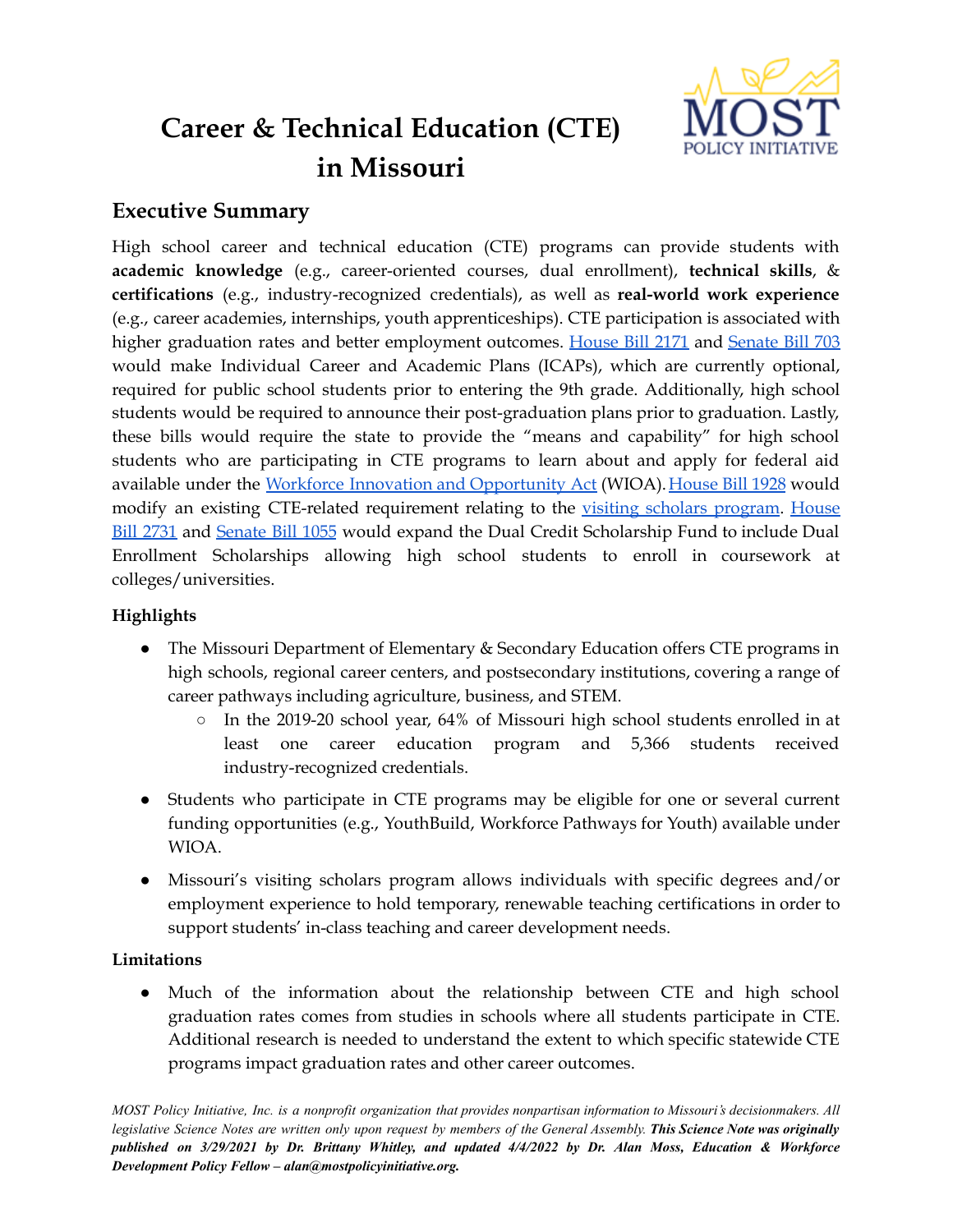# **Research Background**

#### **High School CTE Outcomes**

Career and technical education programs during high school allow both college- and workforce-bound students to develop technical and transferable (e.g., teamwork, leadership, critical thinking) workplace skills. Students who participate in CTE programs are more likely to graduate from high school, especially when the courses are taken later in high school and/or as part of a series/concentration.<sup>1-5</sup> Compared to students who did not participate in CTE, graduates with CTE credits are less likely to be unemployed and more likely to work in a higher-paying job that provides benefits.<sup>4,6</sup> While students often participate in CTE programs based on their academic and career interests, many benefits of CTE extend to students who do not enter the career pathway that they explore during high school. The real-world learning experience and transferable skills obtained during CTE participation may therefore explain many of the positive impacts associated with CTE.

#### **Equity in CTE Programs**

Historically, CTE/vocational education has been associated with educational inequities via "tracking," or directing minoritized students into lower-wage jobs based on grades, race, and/or socioeconomic status.<sup>7</sup> Current CTE programs, on the other hand, emphasize training students for high-demand, high-wage jobs. Although changes to CTE programs over the last fifteen years have improved overall access and quality, several student populations (e.g., rural, students with disabilities, girls, students of color) are underrepresented in CTE programs, primarily due to barriers in geographic and socioeconomic barriers to access. <sup>8</sup> You can read more about barriers to educational resource access in our Science Note: Education [Opportunity](https://mostpolicyinitiative.org/science-note/education-opportunity-gaps/) [Gaps](https://mostpolicyinitiative.org/science-note/education-opportunity-gaps/).

#### **State & Regional CTE Resources**

The Missouri Department of Elementary & Secondary Education (DESE) offers career education programs for Missouri high school students in high schools, regional career centers, and/or postsecondary institutions; programs cover a range of career pathways including agriculture, business, and STEM. In the 2019-20 school year, 64% of Missouri high school students enrolled in at least one career education program and 5,366 students received industry-recognized credentials. <sup>9</sup> Almost all (94%) of high school CTE graduates went on to be employed, continue their education, or enter the armed forces; 66% of graduates are working in the area related to their CTE experience(s).<sup>9</sup> In addition to state-level initiatives, education nonprofits in Kansas City, led by **[PREP-KC](http://www.prepkc.org/)** and the **Kauffman [Foundation](https://www.kauffman.org/real-world-learning/)**, have identified four "market value assets" (MVAs) that are particularly valued by higher education and employers: (1) college credit earned in high school, (2) industry-recognized credentials, (3) career experiences (e.g., robust job shadowing and internships), and (4) entrepreneurial experiences with real-world projects. Students who graduate from high school with at least one "market value asset" are more likely to start college and/or be employed after graduation.<sup>10</sup>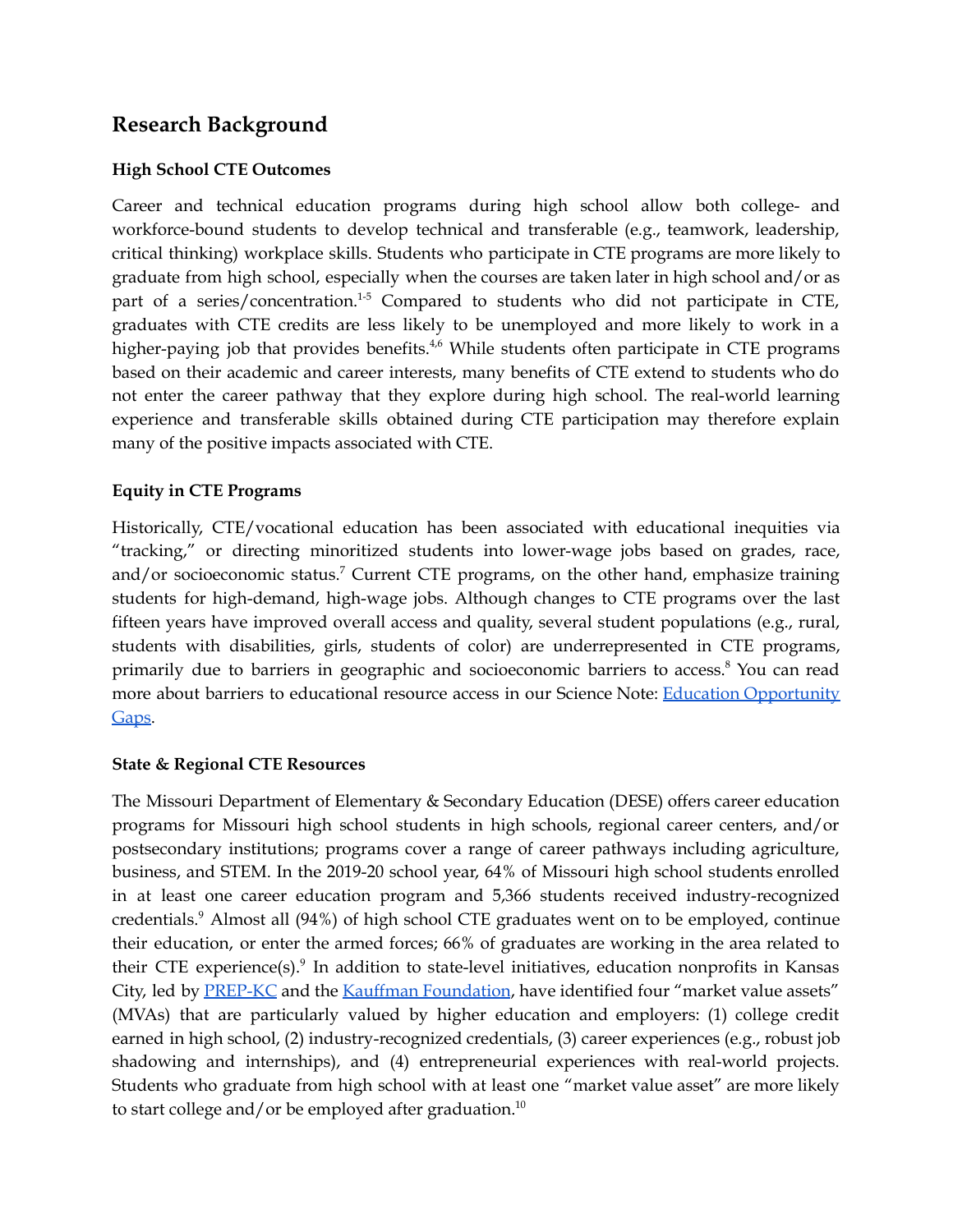#### **Dual Enrollment and Dual Credit**

The Dual Credit Scholarship Fund was established in 2016 by SB [997.](https://www.senate.mo.gov/16info/BTS_Web/Bill.aspx?SessionType=R&BillID=26334489) The fund provides scholarships to high school students enrolling in dual credit programs from a [list](https://dhewd.mo.gov/cota/documents/ApprovedDualCreditProviders042021.pdf) of providers approved by the Department of Higher Education & Workforce Development. Proposed in the 2022 legislative session, HB [2731](https://www.house.mo.gov/Bill.aspx?bill=HB2731&year=2022&code=R) and SB [1055](https://www.senate.mo.gov/22info/BTS_Web/Bill.aspx?SessionType=R&BillID=73129356) would expand the Dual Credit Scholarship Fund to include Dual Enrollment Scholarships allowing high school students to enroll in coursework at higher education institutions to earn credit. The dual enrollment program differs from dual credit programs because the courses might be taught entirely at a college/university campus and the credit might only be for higher education credit. Dual enrollment programs can also be online, hybrid, or taught at high schools similar to a dual credit program. The proposed legislation would have dual credit and enrollment scholarships pay for all of the tuition and fees associated with enrolling in such programs. Currently, only 50% of dual credit costs are covered with a yearly maximum of \$500 per student. Every state except for New York has a dual enrollment policy in place.<sup>11</sup> The structure for such programs varies widely from state to state as do funding mechanisms which can be funded by the state, by local districts, by students/parents, or by some combination of sources. In some states like Indiana, the student/parent pays for dual enrollment though Indiana also sets a list of priority dual credit courses with a cost of \$25/credit hour.

#### **Missouri's Visiting Scholars Program**

In 2018, HB [1665](https://www.house.mo.gov/Bill.aspx?bill=HB1665&year=2018&code=R) established the visiting scholar certificate, which allows individuals with relevant educational/occupational backgrounds to temporarily teach in Missouri public schools without undergoing the traditional certification process. In years following the passage of  $H\bar{B}$ [1665](https://www.house.mo.gov/Bill.aspx?bill=HB1665&year=2018&code=R) passed, a majority of Missouri teachers (77%) continued to be certified through the traditional route, with very few certified through the visiting scholars program.<sup>12</sup>

Under current law, visiting scholars must be hired as part of a high school business-education partnership (e.g., Center for Advanced Professional Studies, or [CAPS](https://yourcapsnetwork.org/national-network/), programs). [House](https://www.house.mo.gov/Bill.aspx?bill=HB1928&year=2022&code=R) Bill [1928](https://www.house.mo.gov/Bill.aspx?bill=HB1928&year=2022&code=R) would expand the visiting scholar program to include any otherwise qualified person who is not currently participating in a business-education partnership and would allow the program to fill positions in "hard-to-staff public schools or hard-to-fill subject areas". This change would increase the pool of eligible individuals and has been proposed as a mechanism to address both CTE improvement and critical teaching [shortages](https://dese.mo.gov/sites/default/files/2020TeacherShortageReport.pdf) in Missouri high schools.

## **Federal Aid & the Workforce Innovation and Opportunity Act (WIOA)**

[House](https://www.house.mo.gov/Bill.aspx?bill=HB2171&year=2022&code=R) Bill 2171 and [Senate](https://www.senate.mo.gov/22info/BTS_Web/Bill.aspx?SessionType=R&BillID=71259852) Bill 703 would also require the Missouri Department of Higher Education and Workforce Development (DHEWD) to establish procedures for CTE certificate students (RSMo [170.029](https://revisor.mo.gov/main/OneSection.aspx?section=170.029)) to apply for federal aid under WIOA.<sup>13</sup> The Employment and Training Administration (ETA) of the United States Department of Labor offers several [funding](https://www.dol.gov/agencies/eta/grants/apply/find-opportunities) [opportunities](https://www.dol.gov/agencies/eta/grants/apply/find-opportunities) to support career readiness in young adults. One of the primary responsibilities of the **ETA** [Division](https://www.dol.gov/agencies/eta/youth/about) of Youth Services is to provide funding for "comprehensive youth